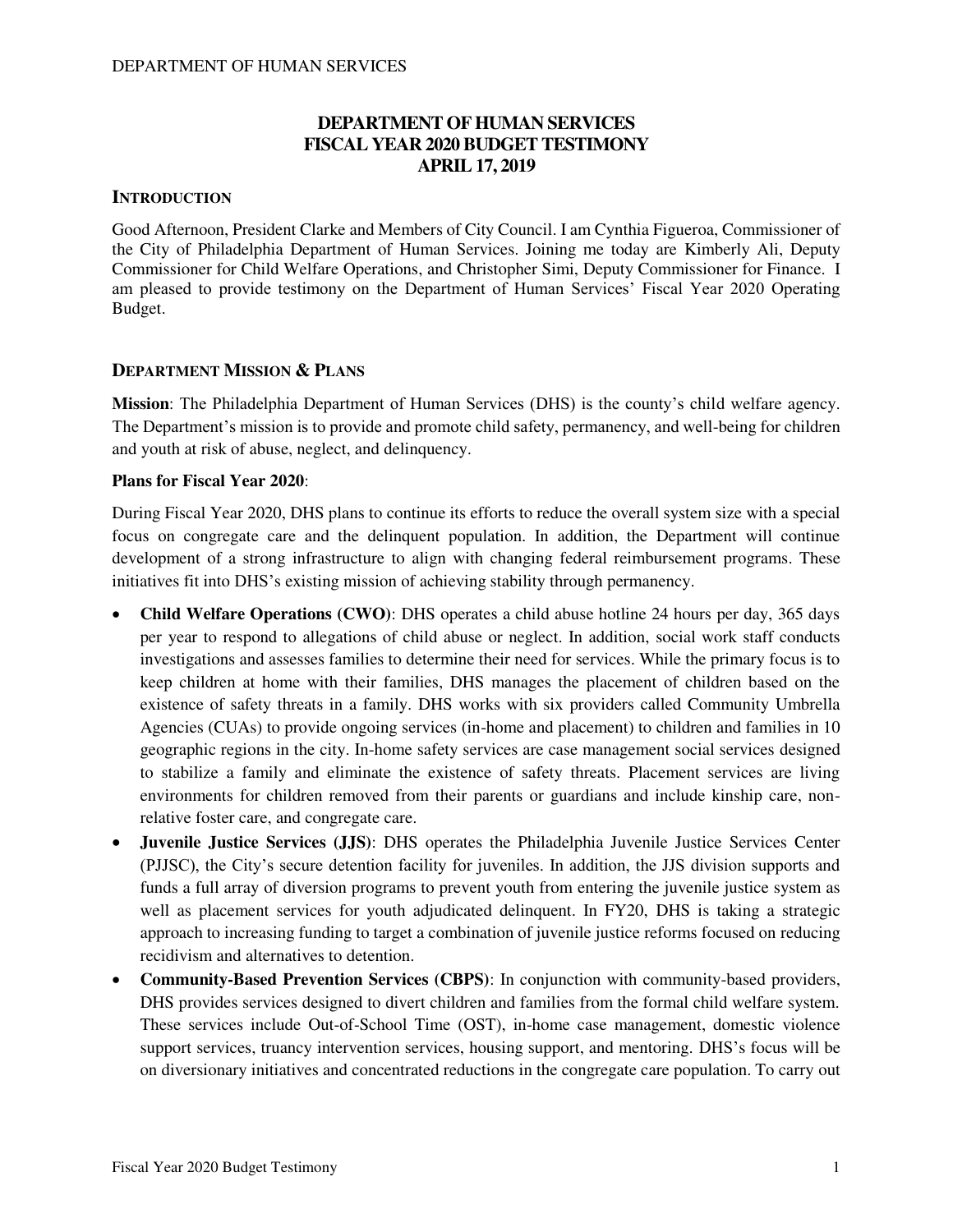these initiatives, the department will be expanding existing, highly incentivized services that link families at risk of entering the DHS system with community-based services.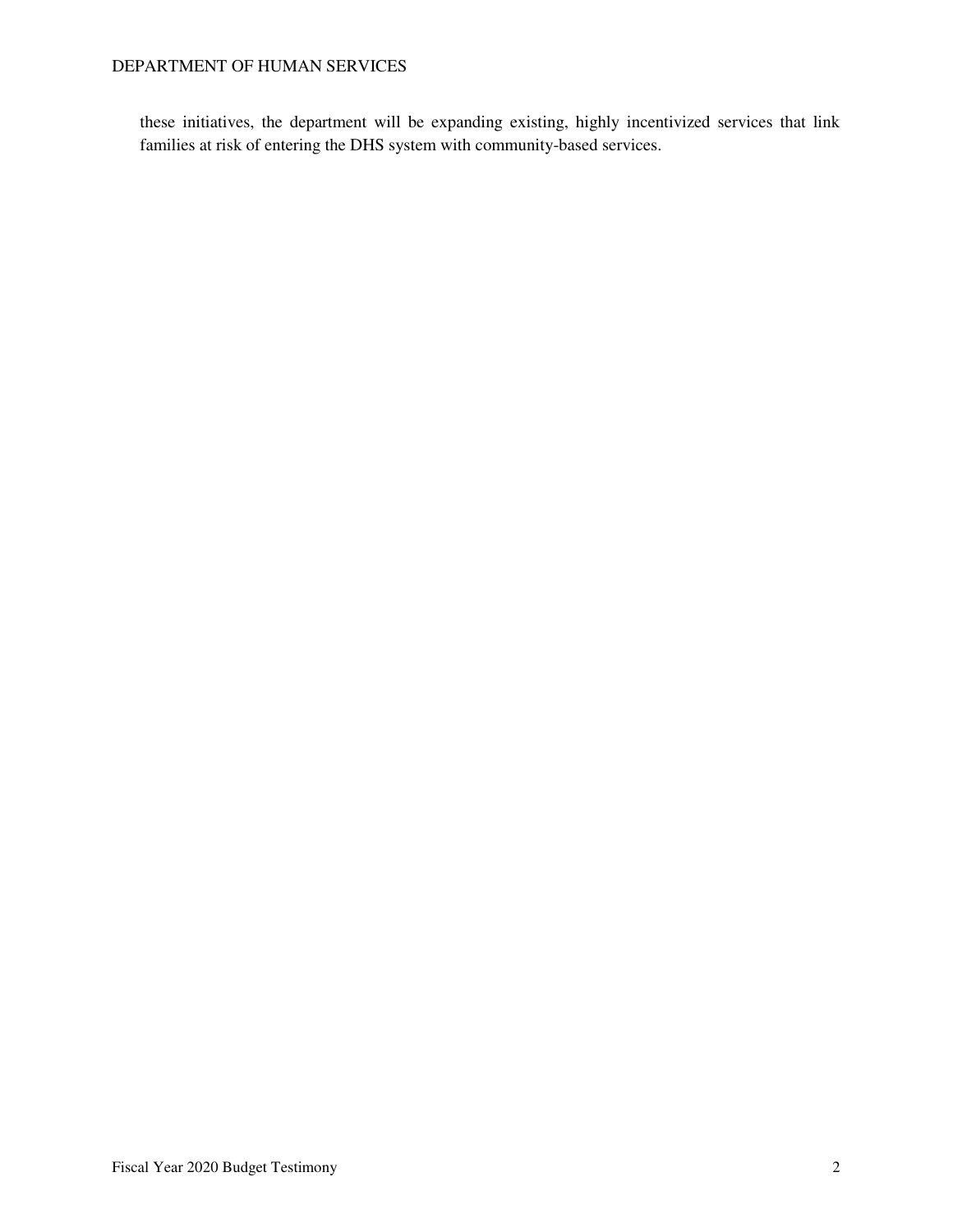# **BUDGET SUMMARY & OTHER BUDGET DRIVERS**

| <b>Staff Demographics Summary (as of November 2018): All Funds</b> |           |           |           |           |  |  |
|--------------------------------------------------------------------|-----------|-----------|-----------|-----------|--|--|
|                                                                    | Total     | Minority  | White     | Female    |  |  |
| Number of Full-Time Staff                                          | 1,542     | 1,274     | 268       | 1,149     |  |  |
| Number of Exempt Staff                                             | 29        | 18        | 11        | 23        |  |  |
| Number of Executive Staff (deputy)<br>level and above)             | 10        | 7         | 3         | 8         |  |  |
| Average Salary, Full-Time Staff                                    | \$59,156  | \$58,255  | \$63,397  | \$59,983  |  |  |
| Average Salary, Exempt Staff                                       | \$107,396 | \$112,515 | \$99,020  | \$107.993 |  |  |
| Average Salary, Executive Staff                                    | \$128,028 | \$133,605 | \$115,016 | \$131,067 |  |  |
| Median Salary, Full-Time Staff                                     | \$62,548  | \$62,548  | \$62,548  | \$62,548  |  |  |
| Median Salary, Exempt Staff                                        | \$108,150 | \$111,898 | \$97,850  | \$105,575 |  |  |
| Median Salary, Executive Staff                                     | \$126,173 | \$129,708 | \$105,575 | \$130,810 |  |  |

| <b>Employment Levels (as of November 2018): All Funds</b>  |                            |                                              |  |  |  |
|------------------------------------------------------------|----------------------------|----------------------------------------------|--|--|--|
|                                                            | <b>Budgeted</b><br>in FY19 | Filled as of<br>the Increment<br>Run (11/18) |  |  |  |
| Number of Full-Time Positions                              | 1,790                      | 1,542                                        |  |  |  |
| Number of Exempt Positions                                 | 29                         | 29                                           |  |  |  |
| Number of Executive Positions (deputy)<br>level and above) | 10                         | 10                                           |  |  |  |
| Average Salary of All Full-Time Positions                  | \$54,920                   | \$59,156                                     |  |  |  |
| Median Salary of All Full-Time Positions                   | \$53,207                   | \$62,548                                     |  |  |  |

| <b>General Fund Financial Summary by Class</b>    |                |               |                |                    |                |                  |
|---------------------------------------------------|----------------|---------------|----------------|--------------------|----------------|------------------|
|                                                   | FY18 Original  | FY18 Actual   | FY19 Original  | FY19 Estimated     | FY20 Proposed  | Difference:      |
|                                                   | Appropriations | Obligations   | Appropriations | <b>Obligations</b> | Appropriations | <b>FY20-FY19</b> |
| Class 100 - Employee Compensation                 | \$30,720,570   | \$30,712,077  | \$27,246,823   | \$27,246,823       | \$27,646,449   | \$399,626        |
| Class 200 - Purchase of Services                  | \$77,424,027   | \$76,253,919  | \$82,756,805   | \$82,756,805       | \$86,248,594   | \$3,491,789      |
| Class $300/400$ - Materials, Supplies & Equipment | \$890.933      | \$1,644,282   | \$2,069,970    | \$2,069,970        | \$2,069,970    | \$0              |
| Class 500 - Contributions                         | \$0            | \$12,604      |                | \$0                | \$0            | -\$0             |
|                                                   | \$109,035,530  | \$108,622,882 | \$112,073,598  | \$112,073,598      | \$115,965,013  | \$3,891,415      |

| All Funds Financial Summary by Class              |                |                    |                       |                    |                |                  |
|---------------------------------------------------|----------------|--------------------|-----------------------|--------------------|----------------|------------------|
|                                                   | FY18 Original  | FY18 Actual        | FY19 Original         | FY19 Estimated     | FY20 Proposed  | Difference:      |
|                                                   | Appropriations | <b>Obligations</b> | <i>Appropriations</i> | <b>Obligations</b> | Appropriations | <b>FY20-FY19</b> |
| Class 100 - Employee Compensation                 | \$148,726,902  | \$142,486,557      | \$147,346,059         | \$148,033,610      | \$155,674,169  | \$7,640,559      |
| Class 200 - Purchase of Services                  | \$547,510,054  | \$482,741,580      | \$567,241,134         | \$565,600,033      | \$577,305,551  | \$11,705,518     |
| Class $300/400$ - Materials, Supplies & Equipment | \$2,973,047    | \$4,484,063        | \$5,999,125           | \$5,999,125        | \$5,999,125    | \$0              |
| Class 500 - Contributions                         | \$0            | \$12,604           | \$0                   | \$0                | \$0            | \$0              |
|                                                   | \$699,210,003  | \$629,724,804      | \$720,586,318         | \$719,632,768      | \$738,978,845  | \$19,346,077     |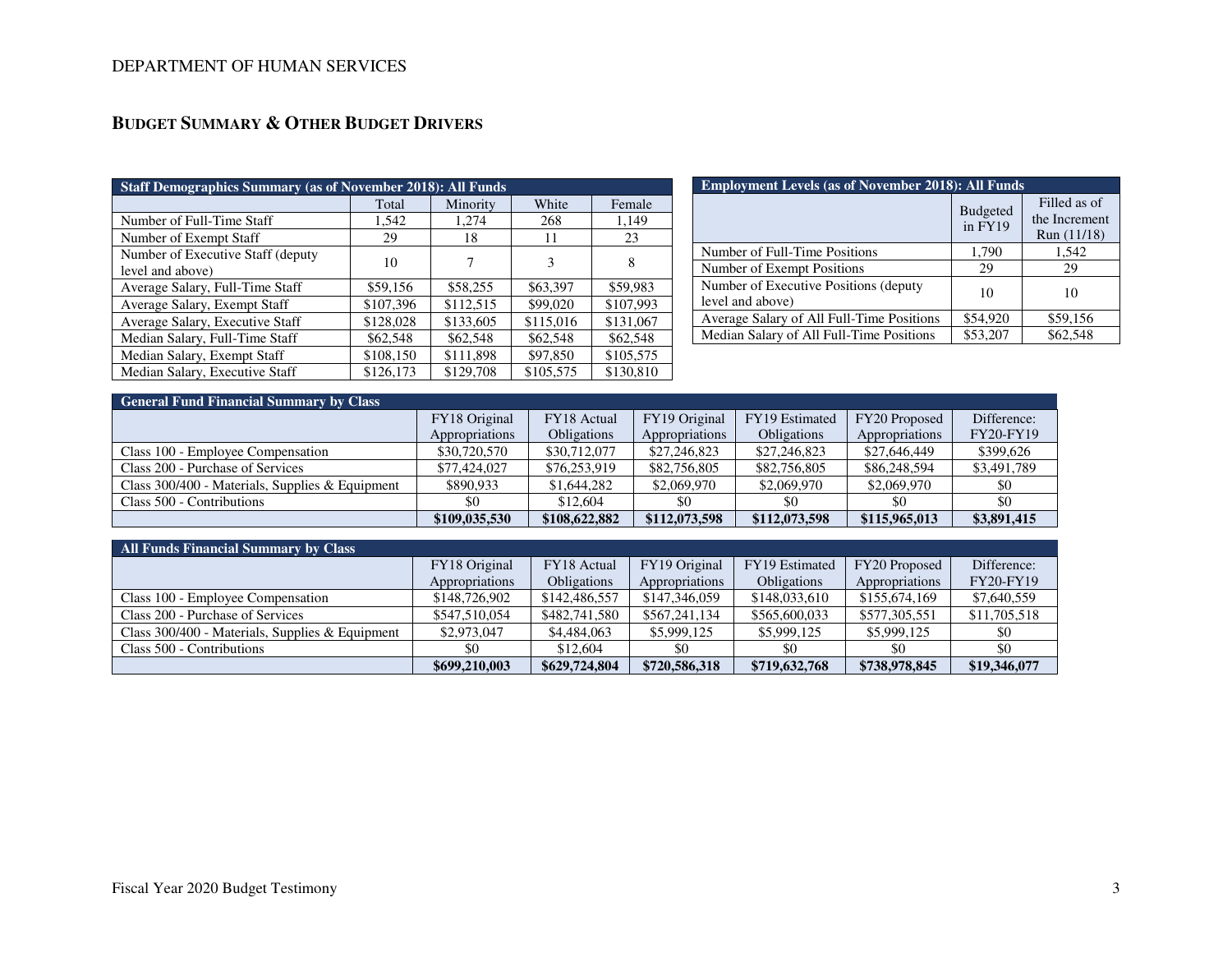| Contracts Summary (Professional Services only) |              |              |              |              |              |                       |  |
|------------------------------------------------|--------------|--------------|--------------|--------------|--------------|-----------------------|--|
|                                                | <b>FY14</b>  | <b>FY15</b>  | <b>FY16</b>  | FY17         | <b>FY18</b>  | FY19 YTD<br>(Q1 & Q2) |  |
| Total amount of contracts                      | \$13,075,473 | \$14,300,883 | \$15,142,553 | \$22,844,712 | \$24,594,088 | \$15,723,409          |  |
| Total amount to M/W/DSBE                       | \$3,880,931  | \$3,993,187  | \$4,564,711  | \$8,680,892  | \$10,815,952 | \$9,492,927           |  |
| <b>Participation Rate</b>                      | 30%          | 28%          | $30\%$       | 38%          | 44%          | 60%                   |  |

| Total M/W/DSBE Contract Participation Goal (Public Works; Services, Supplies & Equipment; and Professional Services<br>combined) |             |             |      |  |  |
|----------------------------------------------------------------------------------------------------------------------------------|-------------|-------------|------|--|--|
|                                                                                                                                  | <b>FY18</b> | <b>FY19</b> | FY20 |  |  |
| M/W/DSBE Contract Participation Goal                                                                                             | 30%         | $32\%$      | 35%  |  |  |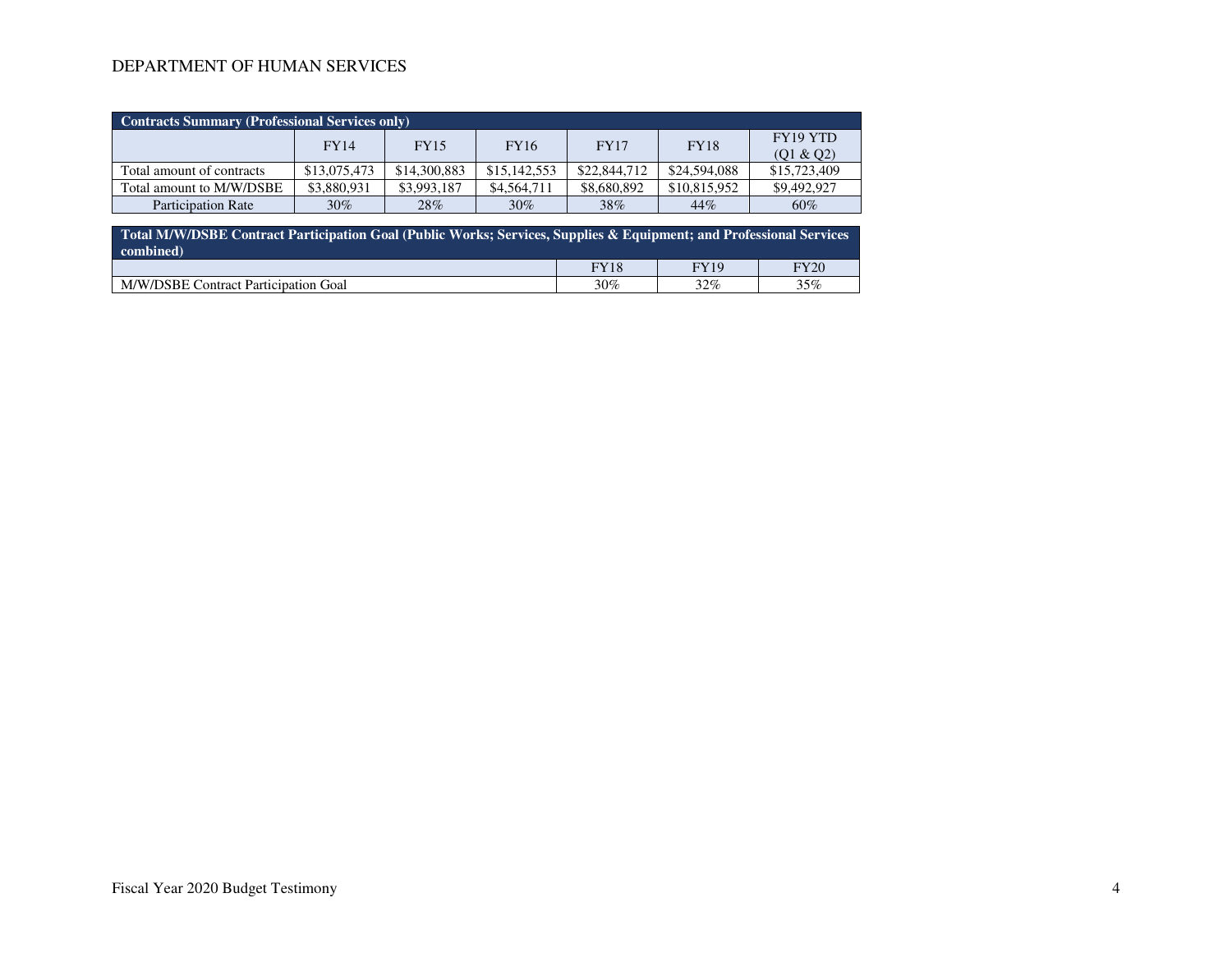## **PROPOSED BUDGET OVERVIEW**

#### **Proposed Funding Request**:

The proposed Fiscal Year 2020 combined **General and Grants Fund** budget totals \$738,978,845, an increase of \$19.3 million over Fiscal Year 2019 estimated obligation levels. This increase is primarily due to the annualization of previously-approved increases to resource parent maintenance payments as well as additional resources being allocated to enhance the existing service array to support the department's mission of increasing diversionary services, decreasing the number of children in congregate care, and infrastructure needed to maximize reimbursements and comply with recent changes to federal law.

The proposed budget includes:

- \$155,674,169, in Class 100, a \$7,640,559 increase from FY19. To further reduce long-standing vacancies, DHS has eliminated a total of 10 positions from its Fiscal Year 2020 budget, in addition to the 24 positions eliminated in FY19. This continues DHS's efforts to reflect an appropriate level of funding for the staffing needed to provide the department's services. Increases are a reflection of DC 33 and DC 47 contract negotiations.
- \$577,305,551 in Class 200, an \$11,705,518 increase over FY19. This funding makes up the bulk of the department's expenditures and supports a variety of services. The current funding will enable the department to align itself with current City and Commonwealth initiatives, such as increased investment in alternatives to juvenile detention, foster care administrative rate increases, additional investments and coordination in the citywide WorkReady program, and enhancements to the current infrastructure through modernization of research and evaluation.
- \$1,995,704 in Class 300, level funding with FY19. This funding supports materials and supplies, most notably food and clothing at the Philadelphia Juvenile Justice Services Center (PJJSC).
- \$4,003,421 in Class 400, level funding with FY19. This funding supports state-mandated equipment maintenance and systems modernization department-wide.

The proposed Fiscal Year 2020 DHS **General Fund** budget totals \$115,965,013, an increase of \$3,891,415 over Fiscal Year 2019 estimated obligation levels. This increase is primarily due to the additional resources being allocated to enhance the existing infrastructure to align with the department's mission of increasing evidence-based programs and decreasing the number of children in congregate care. These funds are used to leverage state and federal funding and optimize the return on investment.

The proposed General Fund budget includes:

- \$27,646,449 in Class 100, a \$399,626 increase from FY19. This reflects an appropriate level of funding for the staffing needed to provide the Department's services, and includes increases that reflect DC 33 and DC 47 contract negotiations and additional support for WorkReady expansion.
- \$86,248,594 in Class 200, a \$3,491,789 increase over FY19. This funding makes up the bulk of the department's expenditures and supports a variety of services—prevention programs, foster care, adoption subsidies, and case management provided by community-based partners. The current funding increases will be leveraged to enable the department to align itself with current city and state initiatives, such as increased investment in alternatives to juvenile detention, foster care administrative rate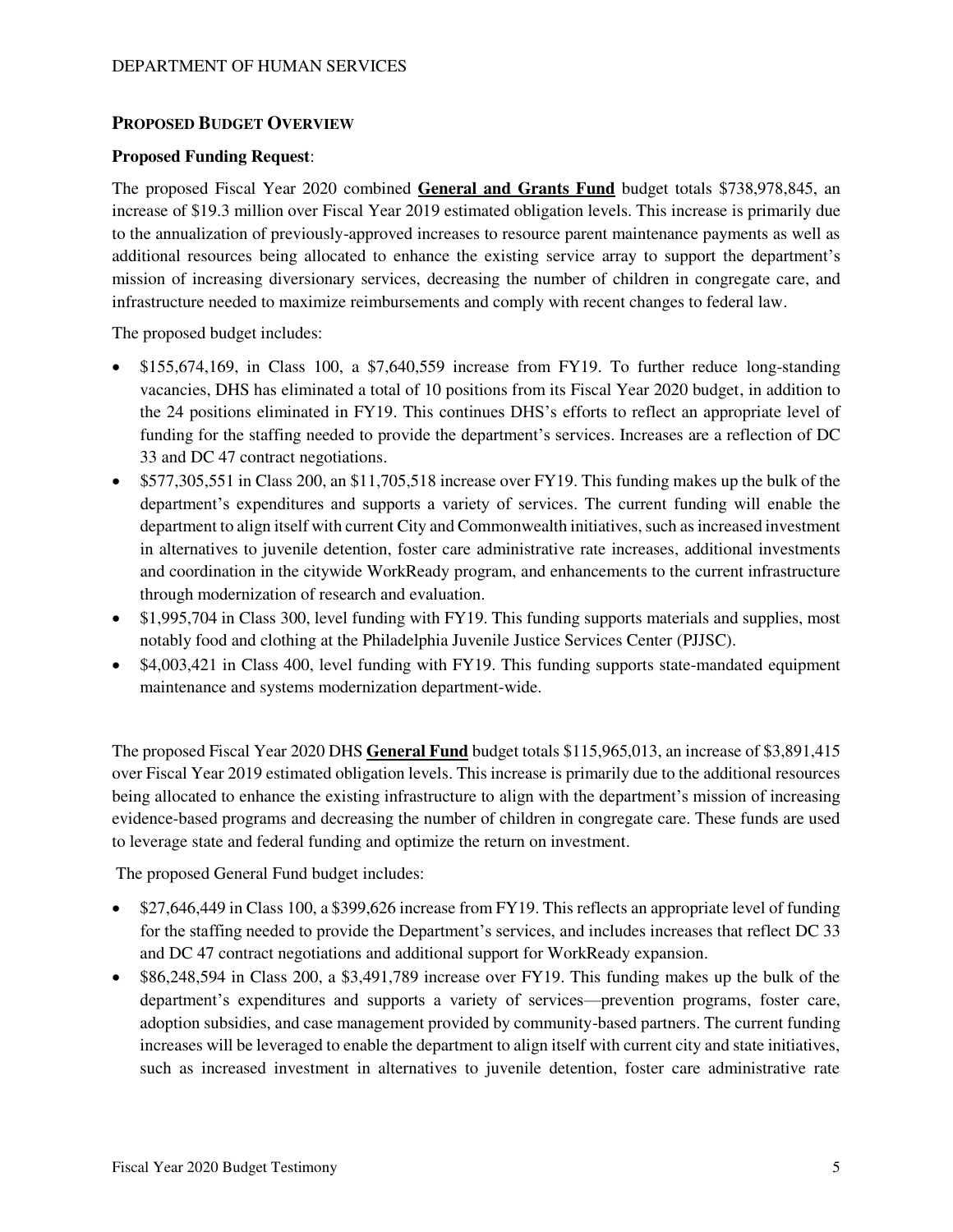increases, additional investments and coordination in the citywide WorkReady program, and enhancements to the current infrastructure through research and evaluation modernization

- \$654,261 in Class 300, level funding with FY19. This funding supports materials and supplies, most notably food and clothing at the Philadelphia Juvenile Justice Services Center (PJJSC).
- \$1,415,709 in Class 400, level funding with FY19. This funding supports state-mandated equipment maintenance and systems modernization department-wide.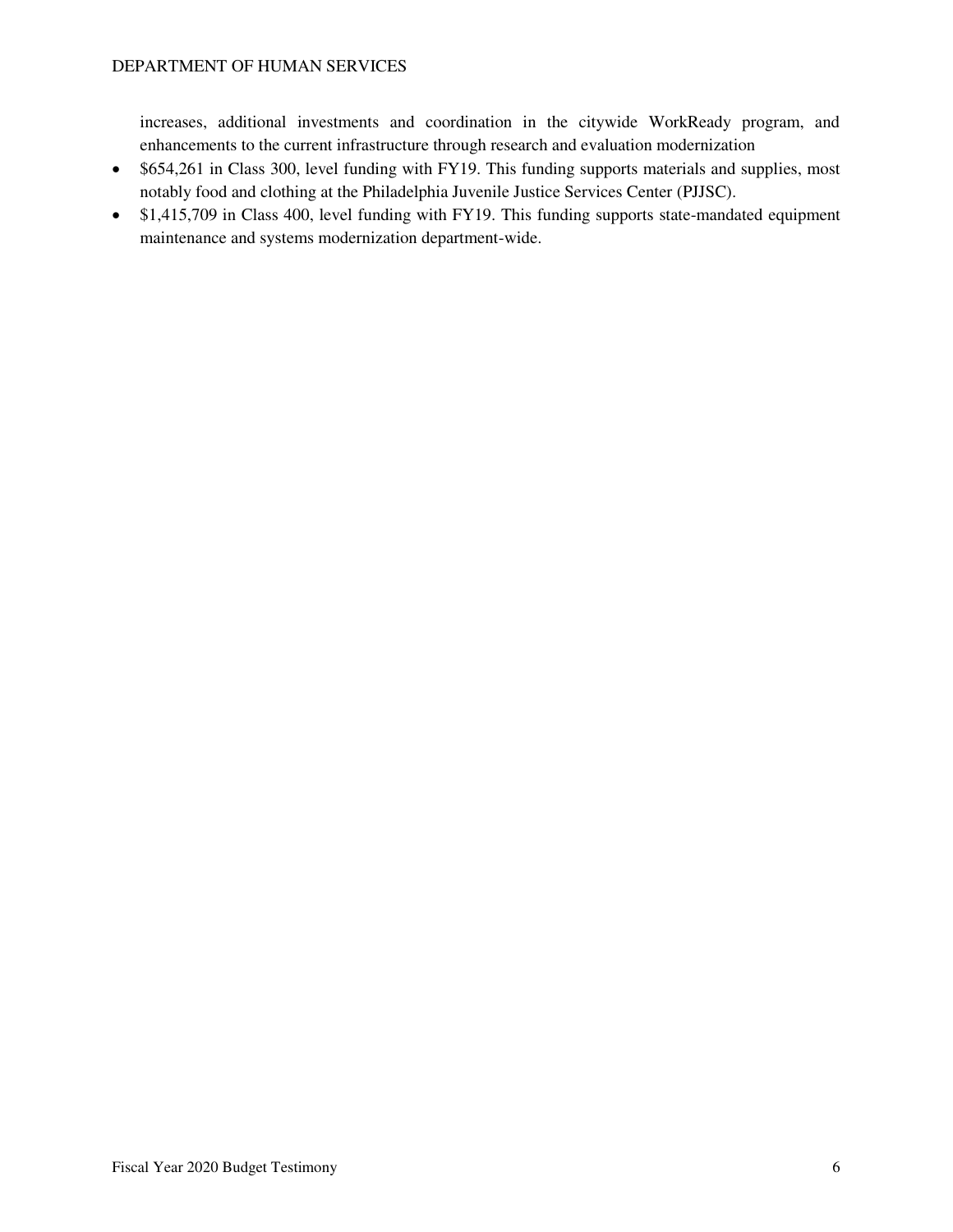## **STAFFING LEVELS**

The department is requesting 1,780 budgeted (All Funds) positions for FY20, a decrease of 10 positions from FY19.

The department has been systematically assessing staffing levels in an effort to better align the number of funded positions to the number of filled positions, without the unintentional increase of overtime. In FY19, the department eliminated 24 vacant positions, and in FY20 another 10 vacancies will be eliminated. The conservative reduction reflects the elimination of long-standing vacancies.

## **NEW HIRES**

| New Hires (from 7/1/2018 to 11/25/18) |                                  |         |  |  |
|---------------------------------------|----------------------------------|---------|--|--|
|                                       | <b>Total Number of New Hires</b> | Spanish |  |  |
| Black or African American             | 34                               |         |  |  |
| Hispanic or Latino                    |                                  |         |  |  |
| White                                 |                                  |         |  |  |
| Other                                 |                                  |         |  |  |
| Total                                 |                                  |         |  |  |

Since the increment run, DHS has hired 18 Black or African American employees; one White employee; and two employees who identify as "Other."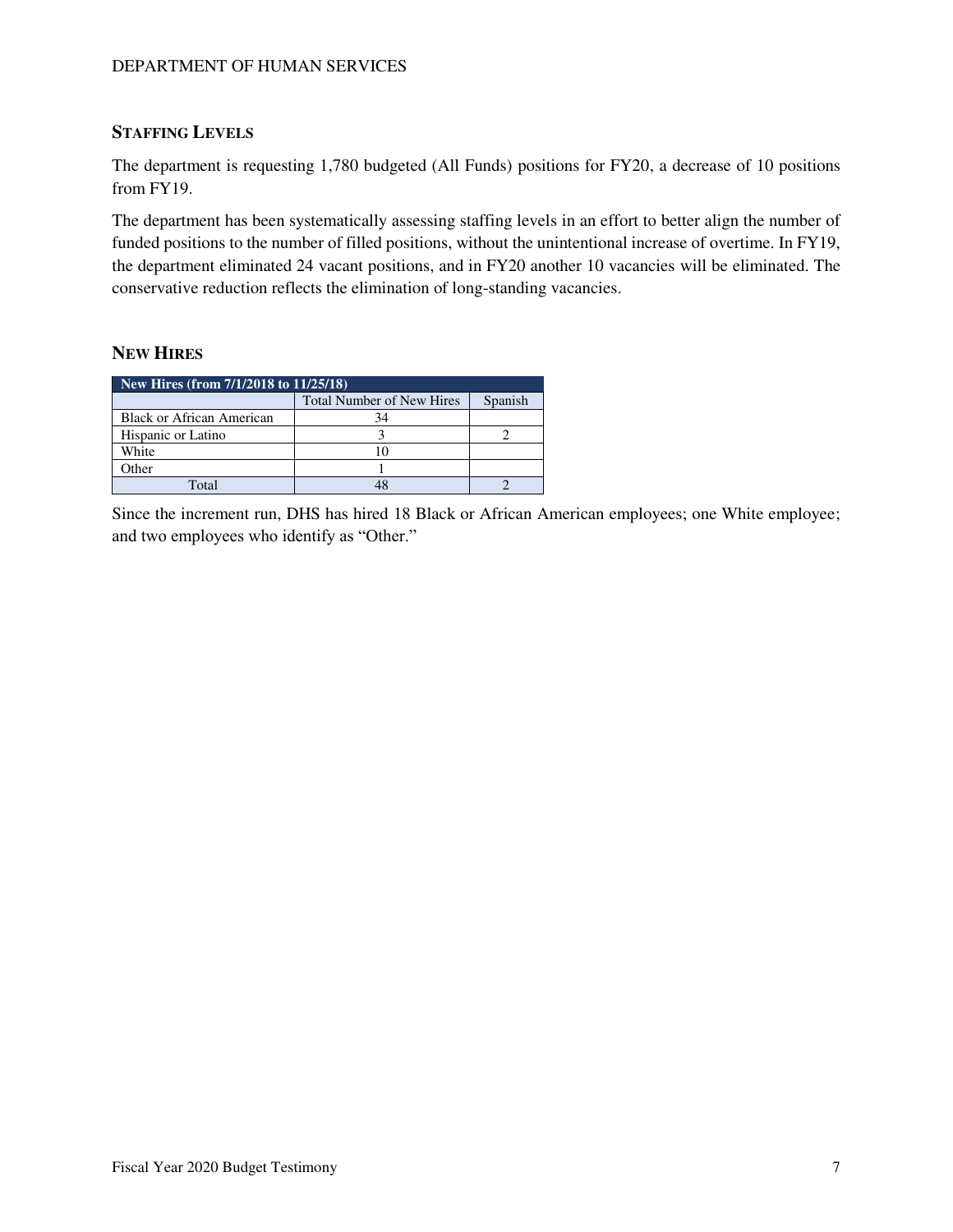## **PERFORMANCE, CHALLENGES, AND INITIATIVES**

## **ADMINISTRATION AND MANAGEMENT PROGRAM**

#### **FY20 Strategic Goals**

- Fully implement OnePhilly.
- Increase recruitment and retention of qualified candidates.
- Increase the ability to report out on A&M services.
- Work with Public Property to build a collaborative workspace for staff.

| <b>FY20 Performance Measures</b>                                            |             |             |             |         |
|-----------------------------------------------------------------------------|-------------|-------------|-------------|---------|
|                                                                             | <b>FY18</b> | $FY19$ YTD  | <b>FY19</b> | FY20    |
| <b>Measure</b>                                                              | Actual      | $(01 + 02)$ | Target      | Target  |
| Percentage of DHS/CUA employees who complete Charting the                   | 72.0%       | 74.0%       | $> 70\%$    | $>70\%$ |
| Course and stay employed in the DHS or CUA system for one year <sup>1</sup> |             |             |             |         |

*1 Charting the Course is a mandatory six-week course for all new case managers (hired at DHS and at CUAs). This measure captures both hiring and training for new employees.* 

# **FINANCE PROGRAM**

#### **FY20 Strategic Goals**

- Work internally to prepare for the Family First Prevention Services Act, including developing plans to maximize revenue.
- Continue to refine contracting process to allow for timelier conformance.
- Continue to refine invoicing process to allow for more timely processing of payments and receipt of revenue to the City.
- Refine internal mechanisms to track financial trends via service type.
- Collaborate with Performance Management and Technology to support the implementation of performancebased contracting in FY20 and FY21.

| <b>FY20 Performance Measures</b>                                                         |             |                 |          |          |
|------------------------------------------------------------------------------------------|-------------|-----------------|----------|----------|
|                                                                                          | <b>FY18</b> | $FY19 YTD$ FY19 |          | FY20     |
| Measure                                                                                  | Actual      | $(01 + 02)$     | Target   | Target   |
| Percentage of current year placement provider contracts conformed<br>by the end of $Q11$ | 38%         | 88%             | $> 75\%$ | $> 75\%$ |

<sup>1</sup> The goal is to conform most contracts early in the year so that providers can get paid expediently

# **PERFORMANCE MANAGEMENT AND TECHNOLOGY (PMT) PROGRAM**

#### **FY20 Strategic Goals**

- Continue to finalize development and production of the Integrated Case Management System and migrate off legacy systems.
- Continue to enhance data analysis capability for DHS by supporting more robust data analysis, including the use of qualitative survey data.
- Provide rigorous, actionable research to assist with reform efforts in the Child Welfare Operations, Community Based Prevention Services and Juvenile Justice programs.
- Continue to enhance monitoring and evaluation of providers.
- Continue to finalize business and financial model for performance-based contracting.

| <b>FY20 Performance Measures</b>                                       |             |             |             |        |
|------------------------------------------------------------------------|-------------|-------------|-------------|--------|
|                                                                        | <b>FY18</b> | FY19YTD     | <b>FY19</b> | FY20   |
| Measure                                                                | Actual V    | $(01 + 02)$ | Target      | Target |
| Percentage of CUA case file reviews completed per quarter <sup>1</sup> | $15.0\%$    | $15.0\%$    | $15.0\%$    | 15.0%  |
|                                                                        |             |             |             |        |

*1 DHS reviews approximately 600 case files per quarter. Reviews help to form the basis for data that appears in the CUA Scorecard.*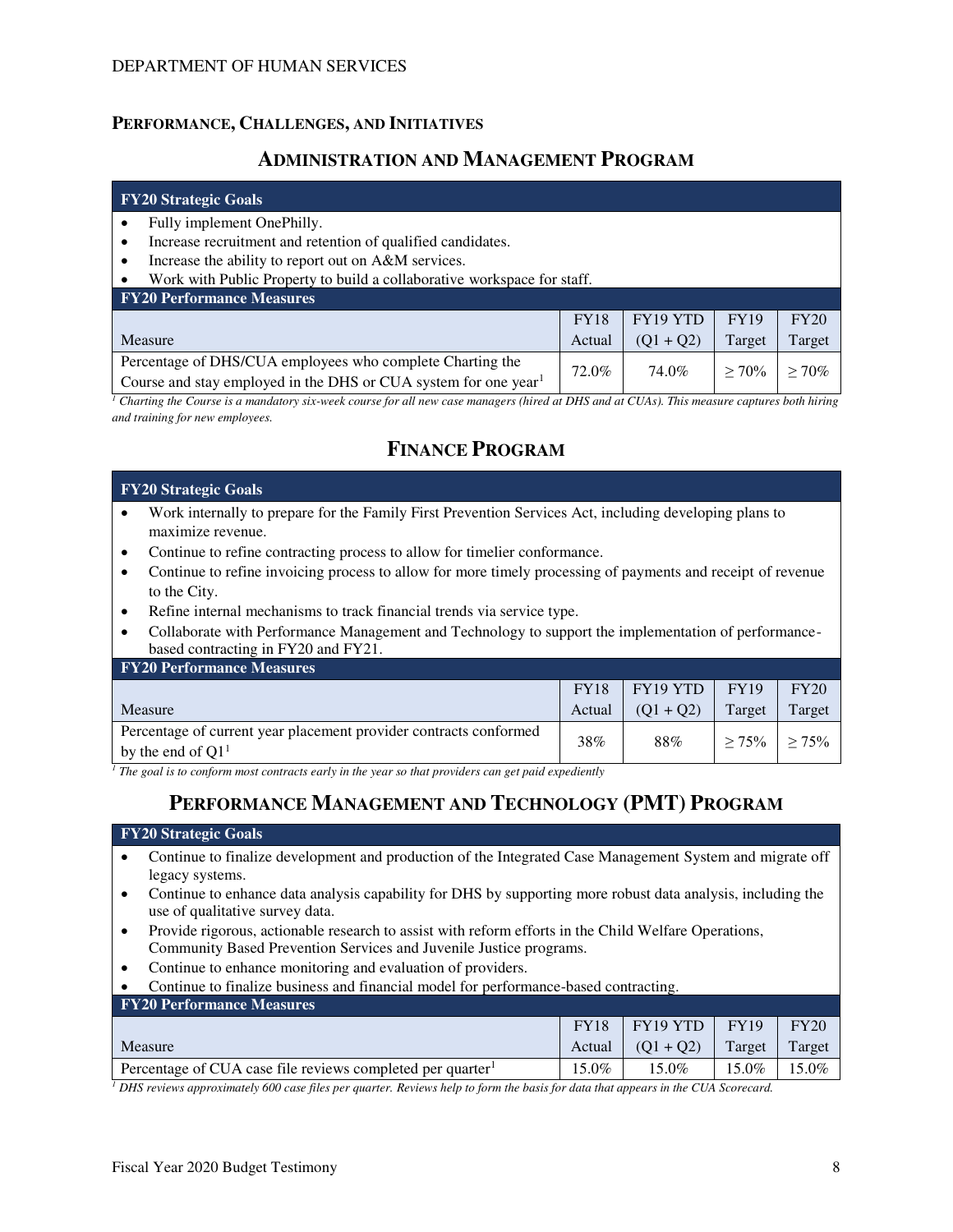# **COMMUNITY-BASED PREVENTION SERVICES (CBPS) PROGRAM**

## **FY20 Strategic Goals**  Support rightsizing of the Child Welfare and Juvenile Justice systems by diverting families to voluntary social service programs. • Continue to align prevention services to meet the guidelines under the Family First Prevention Services Act.

• Work with the School District of Philadelphia and truancy provider agencies to reduce truancy and prevent entry into the formal child welfare system.

#### • Increase the number of employment opportunities and job readiness skills for older youth.

| <b>FY20 Performance Measures</b>                                 |             |             |             |        |
|------------------------------------------------------------------|-------------|-------------|-------------|--------|
|                                                                  | <b>FY18</b> | $FY19$ YTD  | <b>FY19</b> | FY20   |
| Measure                                                          | Actual      | $(O1 + O2)$ | Target      | Target |
| Percentage of Rapid Service Response Initiative (RSRI) referrals | 86.0%       | N/A         | 86.0%       | 87.0%  |
| that are accepted for service <sup>1</sup>                       |             |             |             |        |

*1 This is an annual measure, so FY19 data will be available at year-end. Rapid Service Response Initiative (RSRI) is an in-home support service focused on increasing parents' and caregivers' ability to provide safe and nurturing home environment in order to prevent the need for formal child welfare services. This is a DHS-only referred service for up to 60 days. The RSRI was designed to assist families that have been reported to DHS but are not in immediate need of formal child welfare services.*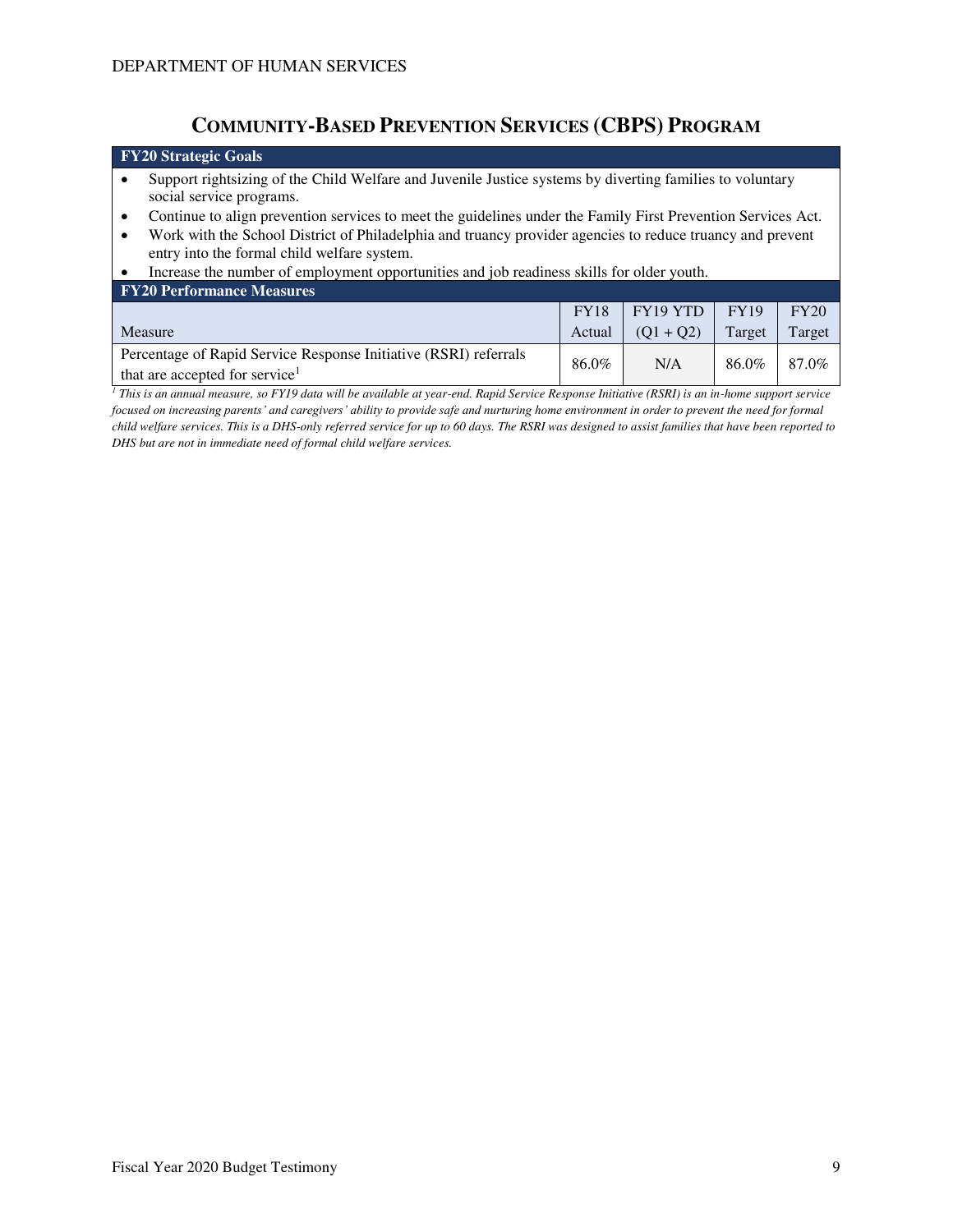## **CHILD WELFARE OPERATIONS PROGRAM**

#### **FY20 Strategic Goals**

- Right-size the system by ensuring only families in need of protective services are involved in the formal child welfare system.
- Attain timely permanency for children in placement.
- Improve family engagement throughout the life of a case.
- Continued to decrease the use of congregate care.
- Increase recruitment of quality resource parents.
- **FY20 Performance Measures**

| <b>THE TELEVISION INTO A REPORT OF</b>                                                                                                  |             |                               |               |                         |
|-----------------------------------------------------------------------------------------------------------------------------------------|-------------|-------------------------------|---------------|-------------------------|
|                                                                                                                                         | <b>FY18</b> | FY19 YTD                      | <b>FY19</b>   | FY20                    |
| Measure                                                                                                                                 | Actual      | $(Q1 + Q2)$                   | Target        | Target                  |
| Dependent placement population (as of the last day of the quarter)                                                                      | 5,927       | 5,614                         | $\leq 5,927$  | $\leq$ FY19<br>year-end |
| Percent of Child Protective Services (CPS) investigations that<br>were determined within 60 days <sup>1</sup>                           | 99.3%       | <b>FY19 O1</b><br>only: 99.7% | $\geq 98.0\%$ | $\geq 98.0\%$           |
| Percent of General Protective Services (GPS) investigations that<br>were determined within 60 days <sup>2</sup>                         | 70.0%       | <i>FY19 01</i><br>only: 75.3% | $\geq 75.0\%$ | $\geq 75.0\%$           |
| Percent of children who enter an out-of-home placement from in-<br>home services $3,4$                                                  | 8.3%        | 5.3%                          | $< 9.0\%$     | $\leq 9.0\%$            |
| Percent of children in out-of-home placement who achieved<br>permanency out of all children in placement in a given year <sup>3,5</sup> | 23.5%       | $16.2\%$                      | 28.0%         | $\geq 28.0\%$           |
| Percent of dependent placement population in Congregate Care (as<br>of the last day of the quarter) $6$                                 | 11.7%       | $10.4\%$                      | $\leq 12.0\%$ | $\leq 12.0\%$           |
| Percent of dependent placement population in Kinship Care (as of<br>the last day of the quarter) <sup>7</sup>                           | 47.0%       | 47.3%                         | 48.0%         | $\geq 48.0\%$           |
| Percent of dependent placement population in care more than two<br>vears (as of the last day of the quarter) $\delta$                   | 37.6%       | 39.1%                         | $< 36.0\%$    | $< 36.0\%$              |

years (as of the last day of the quarter)<sup>8</sup><br><sup>1</sup> Data provided is on a one-quarter lag as DHS needs to account for the 60-day window. CPS investigations are conducted pursuant to state law *in order to determine whether abuse or neglect occurred. By law, CPS investigations not determined in 60 days can be unfounded automatically. Increases in the number of staff and consistent use of data to track investigation timeliness helped DHS increase the timeliness rate.* 

*2 Data provided is on a one-quarter lag as DHS needs to account for the 60-day window. GPS investigations are assessments conducted to determine if a family is in need of child welfare services to prevent abuse or neglect, stabilize family, and safeguard a child's well-being and development. DHS is working on multiple fronts to improve the completion of GPS reports within 60 days. Some of these efforts include adding staff to Intake and Investigations, doing training upgrades, and creating specialty screening units to enable safe diversion of reports to community-based services when there are no safety threats.*

*3 This is a cumulative measure, meaning that the first quarter percentage appears lower than the ensuing quarters' percentages. It takes into account activity for the entire fiscal year up to the last day of the quarter being reported.* 

*<sup>4</sup>In-home services are case management services provided to a family to stabilize family functioning and prevent placement. Out-of-home placement includes foster care, kinship care, and congregate care.* 

<sup>5</sup>*The rate is calculated by dividing the number of children in placement during the year to date who achieved permanency by the total number of children in placement during the year. Children in care for fewer than eight days are excluded. The permanency rate in FY19 Q2 is three percentage points higher than the FY18 Q2 permanency rate.* 

*<sup>6</sup>Congregate care is a term used to describe highly structured placement settings such as group homes, childcare institutions, and residential treatment facilities collectively.* 

<sup>7</sup>*Kinship care is a type of foster care in which a child is placed with a relative (kin). DHS has made great progress in increasing the number of children placed with kin when children have to be removed from their homes. Through continued collaborative efforts with the Community Umbrella Agencies, DHS is seeking further improvement.* 

*<sup>8</sup>DHS has implemented new initiatives to accelerate the pace of permanency for children in care more than two years. For example, the department added new legal staff in FY18 to reduce caseloads and improve the speed of court proceedings. DHS has also implemented Rapid Permanency Reviews to review cases of children in care more than two years and address systemic barriers to permanency. DHS anticipates improved outcomes from these initiatives in one to two years.*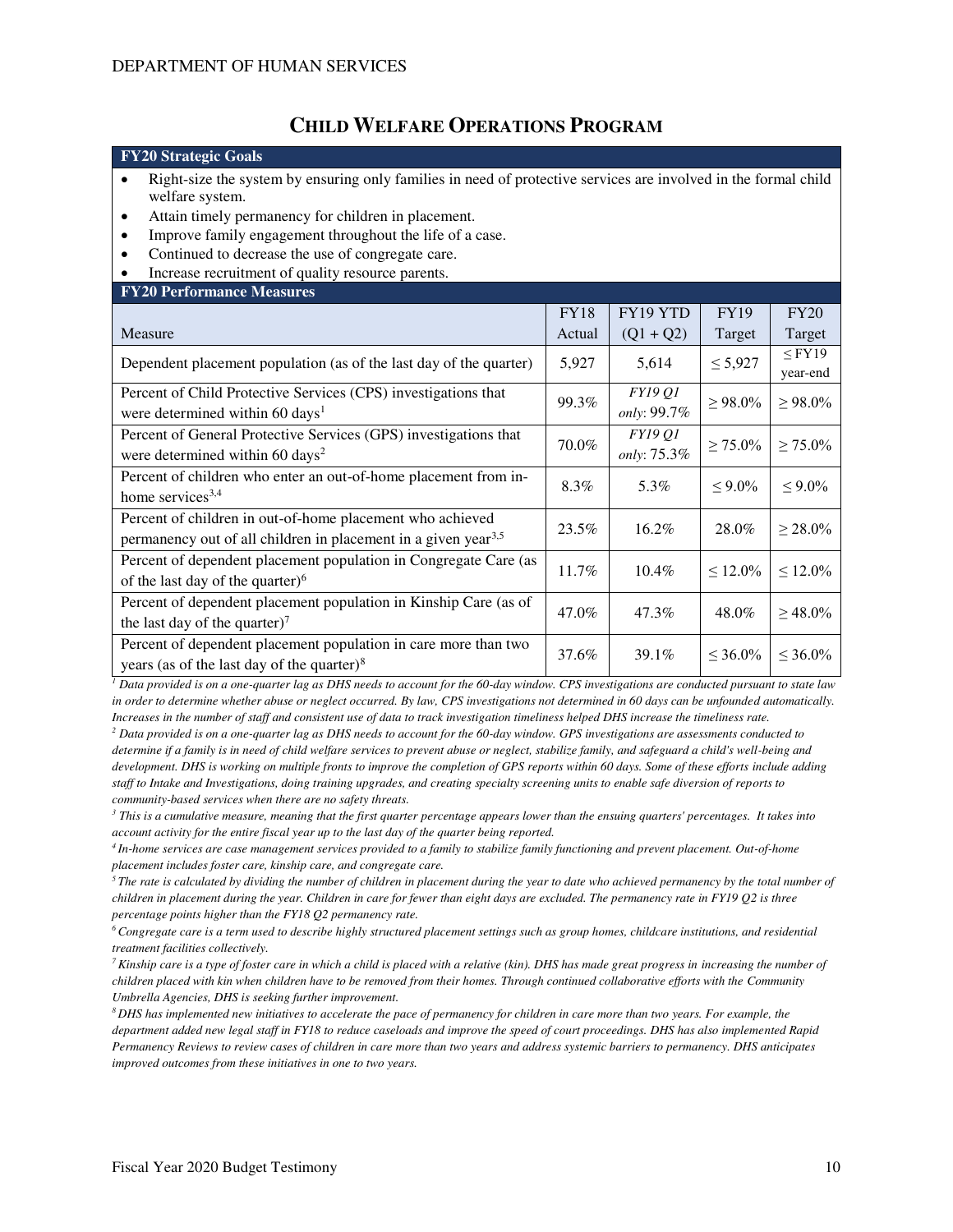# **JUVENILE JUSTICE SERVICES (JJS) PROGRAM**

| FY20 Strategic Goals                                                                                      |             |             |             |         |  |  |  |
|-----------------------------------------------------------------------------------------------------------|-------------|-------------|-------------|---------|--|--|--|
| Continue to decrease the census at the Philadelphia Juvenile Justice Services Center.                     |             |             |             |         |  |  |  |
| Continue the expansion of alternatives to placement including Evening Reporting Centers and increased use |             |             |             |         |  |  |  |
| of GPS monitors.                                                                                          |             |             |             |         |  |  |  |
| Support the Office of Criminal Justice with the Juvenile Justice Hub.                                     |             |             |             |         |  |  |  |
| Reduce the number of youth in juvenile justice placement through the use of enhanced graduated response   |             |             |             |         |  |  |  |
| programs and opportunities.                                                                               |             |             |             |         |  |  |  |
| <b>FY20 Performance Measures</b>                                                                          |             |             |             |         |  |  |  |
|                                                                                                           | <b>FY18</b> | FY19 YTD    | <b>FY19</b> | FY20    |  |  |  |
| Measure                                                                                                   | Actual      | $(Q1 + Q2)$ | Target      | Target  |  |  |  |
| Average daily number of youth in detention at the Philadelphia                                            | 147.1       | 116.4       | < 136.0     | < 136.0 |  |  |  |
| Juvenile Justice Services Center (PJJSC) <sup>1</sup>                                                     |             |             |             |         |  |  |  |

*1 DHS is responsible for running this secure detention facility and maintaining state-mandated staffing levels.*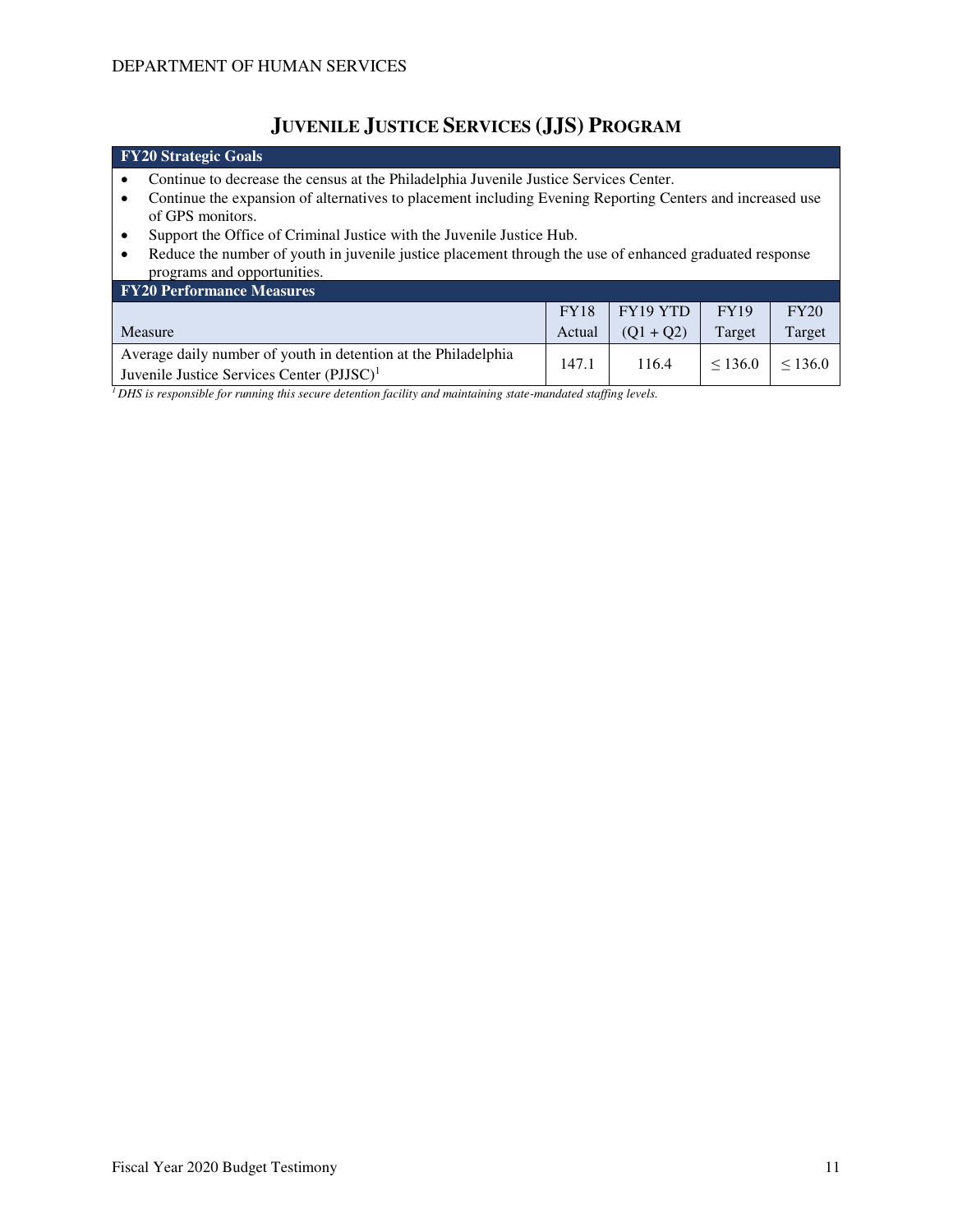## **OTHER BUDGETARY IMPACTS**

#### **Federal and State (Where Applicable)**

#### **Federal**

The proposed budget includes approximately \$154M in federal funding, made up of the following components:

- 1. \$26.0M in TANF, primarily used for Out-of-School Time programming;
- 2. \$121.8M in Traditional Title IV-E for income-eligible children and youth in placement, adopted, or with permanent legal custodianship.
- 3. \$3.5M in Title XX, which supports child protective services; and
- 4. \$2.6M in Title IV-B, a small but flexible child welfare-related allocation.

#### **State**

DHS's proposed budget assumes \$415M in State funding, primarily through Act 148. This funding is applied to all of the services DHS provides, including prevention, placements, juvenile justice expenses, and administrative functions. Services provided by DHS are legislatively required to address a demonstrated need through the Commonwealth's annual Needs Based Plan and Budget process. The funding is received on a reimbursement rate basis that varies based on the type of service rendered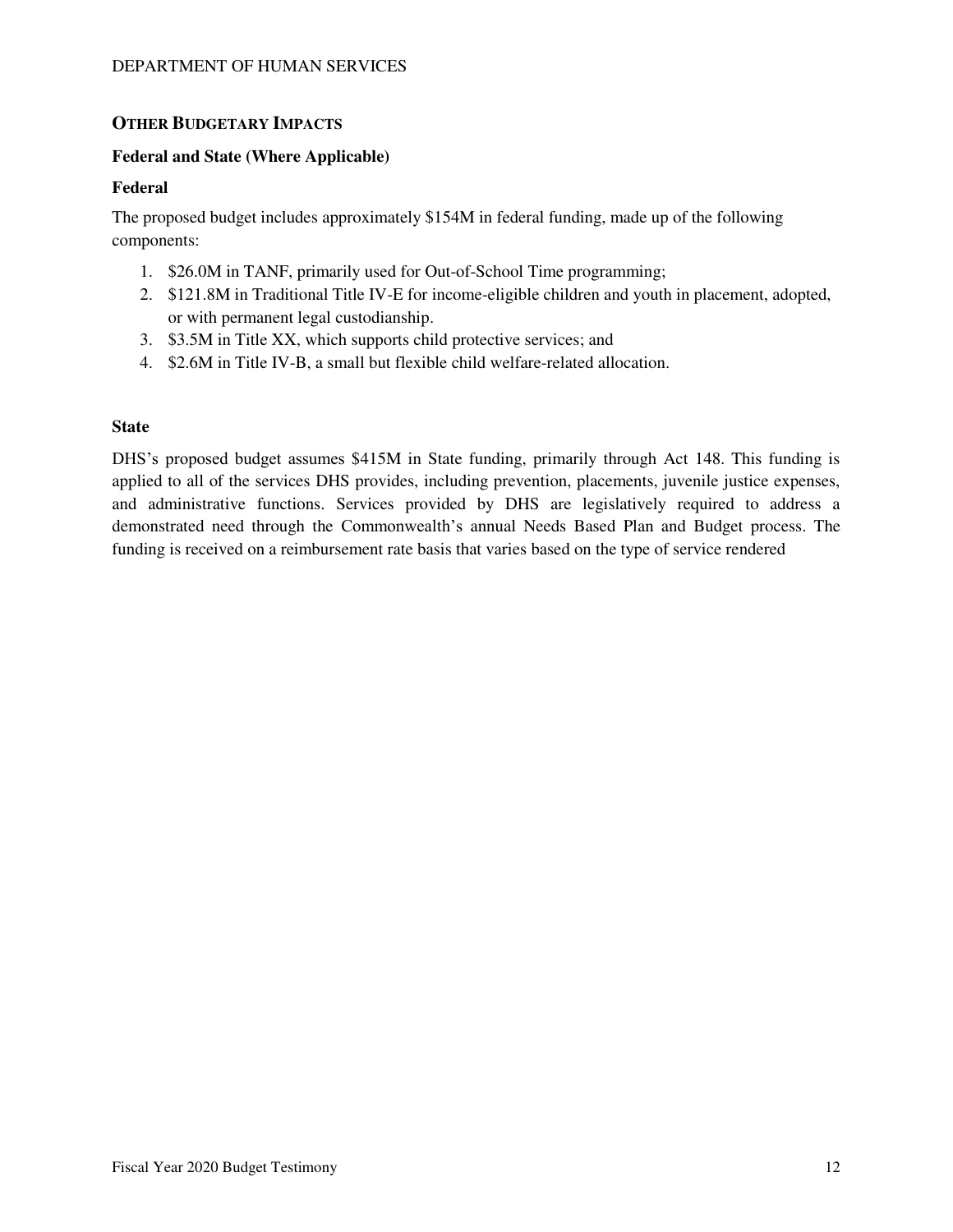# **CONTRACTING EXPERIENCE**

| M/W/DSBE Participation on Large Professional Services Contracts with For-Profit Vendors |                                                       |                                 |                          |                               |                                         |                                                 |                                          |                                         |                                                   |                                                                                                                          |                                                                                          |
|-----------------------------------------------------------------------------------------|-------------------------------------------------------|---------------------------------|--------------------------|-------------------------------|-----------------------------------------|-------------------------------------------------|------------------------------------------|-----------------------------------------|---------------------------------------------------|--------------------------------------------------------------------------------------------------------------------------|------------------------------------------------------------------------------------------|
| Top Five Largest Contracts over \$34,000 for FY19                                       |                                                       |                                 |                          |                               |                                         |                                                 |                                          |                                         |                                                   |                                                                                                                          |                                                                                          |
| Vendor<br>Name                                                                          | <b>Brief</b><br>Description<br>of Service<br>Provided | Dollar<br>Amount of<br>Contract | <b>RFP</b> Issue<br>Date | Contract<br><b>Start Date</b> | Ranges in<br><b>RFP</b>                 | $%$ of<br>M/W/DSBE<br>Participation<br>Achieved | \$ Value of<br>M/W/DSBE<br>Participation | Total %<br>Participation<br>- All DSBEs | Total \$<br>Value<br>Participation<br>- All DSBEs | Is This a<br>Local<br>Business?<br>(principal)<br>place of<br>business<br>located within<br>City limits)<br>[yes $/no$ ] | Does the<br>Vendor<br>Have a<br>Waiver for<br>Living Wage<br>Compliance?<br>[yes $/$ no] |
| <b>Future Net</b>                                                                       | Staff<br>Augmentation                                 | \$3,050,000                     | 7/21/2016                | 9/1/2016                      | MBE: 35%<br>WBE: 35%<br><b>DSBE: 0%</b> | 100%<br>$0\%$<br>$0\%$                          | \$3,050,000<br>\$0<br>\$0                | 100%                                    | \$3,050,000                                       | Yes                                                                                                                      | N <sub>0</sub>                                                                           |
| <b>MODIS</b>                                                                            | Staff<br>Augmentation                                 | \$3,050,000                     | 5/3/2016                 | 7/1/2016                      | MBE: 30%<br>WBE: 30%<br><b>DSBE: 0%</b> | 13%<br>$0\%$<br>$0\%$                           | \$393,755<br>\$0<br>\$0                  | 13%                                     | \$393,755                                         | N <sub>0</sub>                                                                                                           | N <sub>0</sub>                                                                           |
| Resilient<br><b>Business</b><br>Solutions                                               | <b>Staff</b><br>Augmentation                          | \$2,050,000                     | 5/3/2016                 | 7/1/2016                      | MBE: 30%<br>WBE: 30%<br><b>DSBE: 0%</b> | $0\%$<br>100%<br>$0\%$                          | \$0<br>\$2,050,000<br>\$0                | 100%                                    | \$2,050,000                                       | N <sub>0</sub>                                                                                                           | N <sub>0</sub>                                                                           |
| US.<br>Facilities                                                                       | Building<br>Management                                | \$1,832,389                     | 11/10/2016               | 1/1/2017                      | MBE: 35%<br>WBE: 35%<br>$DSBE: 0\%$     | 100%<br>$0\%$<br>$0\%$                          | \$1,832,389<br>\$0<br>\$0                | 100%                                    | \$1,832,389                                       | Yes                                                                                                                      | N <sub>0</sub>                                                                           |
| Computer<br>Aid, Inc.                                                                   | Staff<br>Augmentation                                 | \$1,468,228                     | 5/3/2016                 | 7/1/2016                      | MBE: 30%<br>WBE: 30%<br><b>DSBE: 0%</b> | 55%<br>$0\%$<br>$0\%$                           | \$805,059<br>\$0<br>\$0                  | 55%                                     | \$805,059                                         | N <sub>0</sub>                                                                                                           | N <sub>0</sub>                                                                           |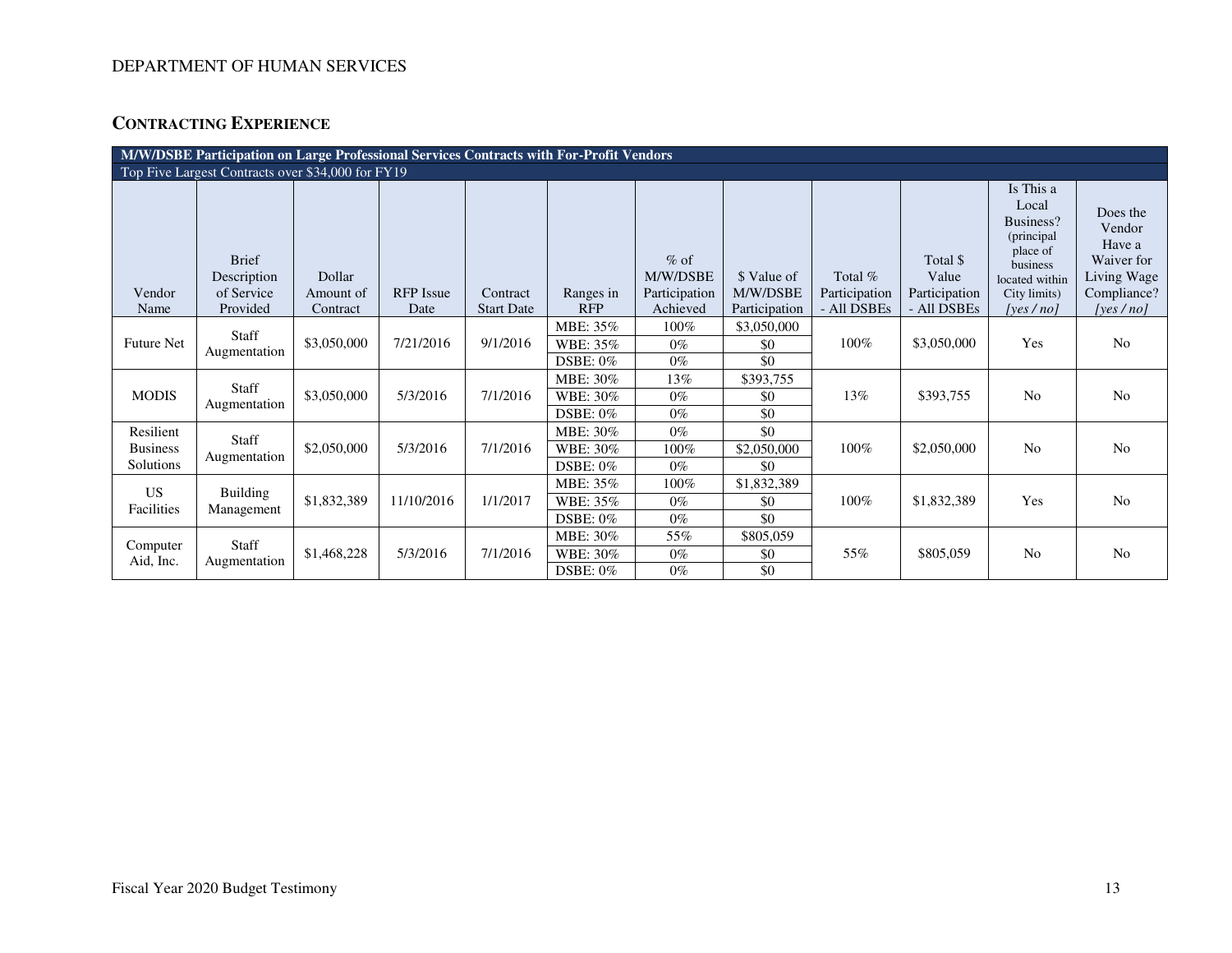| <b>Non-Profit Vendor Demographics</b> |            |          |  |
|---------------------------------------|------------|----------|--|
| Public Health Management Corporation  | Minority % | Female % |  |
| Workforce                             | 72%        | 77%      |  |
| Executive                             | 52%        | 81%      |  |
| Board                                 | 52%        | 43%      |  |
| <b>Catholic Social Services</b>       | Minority % | Female % |  |
| Workforce                             | 72%        | 61%      |  |
| Executive                             | 31%        | 50%      |  |
| Board                                 | $8\%$      | 23%      |  |
| A Second Chance                       | Minority % | Female % |  |
| Workforce                             | 80%        | 73%      |  |
| Executive                             | 43%        | 57%      |  |
| Board                                 | 78%        | 56%      |  |
| Turning Points for Children           | Minority % | Female % |  |
| Workforce                             | 86%        | 81%      |  |
| Executive                             | 67%        | 67%      |  |
| Board                                 | 40%        | 50%      |  |
| Asociacion Puertorriquenos En Marcha  | Minority % | Female % |  |
| Workforce                             | 96%        | 79%      |  |
| Executive                             | 75%        | 50%      |  |
| Board                                 | 77%        | 38%      |  |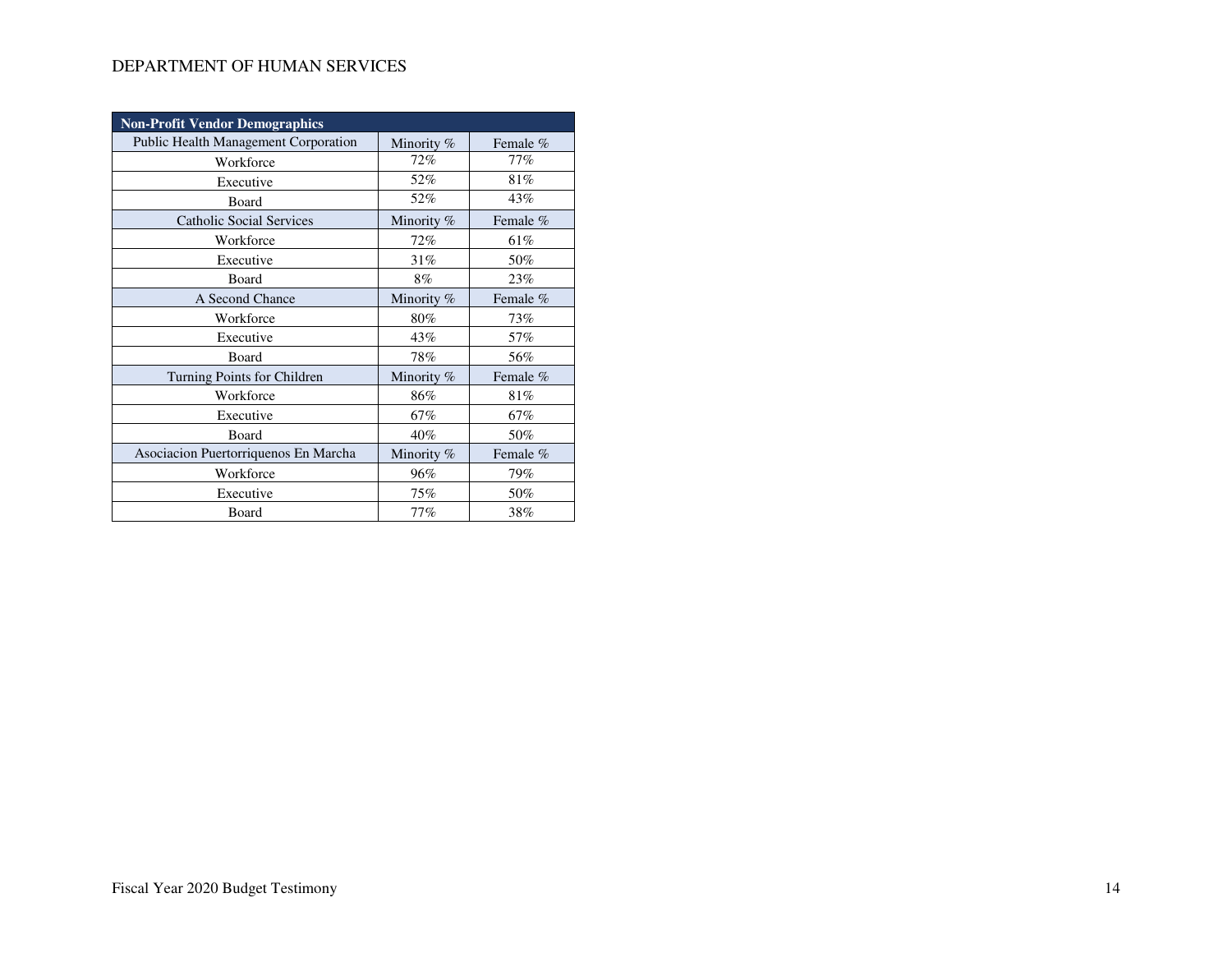# **EMPLOYEE DATA**

| <b>Staff Demographics (as of November 2018)</b> |                        |                  |                           |                |                |  |  |
|-------------------------------------------------|------------------------|------------------|---------------------------|----------------|----------------|--|--|
|                                                 | <b>Full-Time Staff</b> |                  | <b>Executive Staff</b>    |                |                |  |  |
|                                                 | Male                   | Female           | Male                      |                | Female         |  |  |
|                                                 | African-               | African-         |                           | African-       | African-       |  |  |
|                                                 | American               | American         |                           | American       | American       |  |  |
| Total                                           | 271                    | 884              | Total                     | 1              | 2              |  |  |
| % of Total                                      | 18%                    | 59%              | % of Total                | 10%            | 20%            |  |  |
| Average Salary                                  | \$56,046               | \$57,929         | Average Salary            | \$113,300      | \$127,203      |  |  |
| <b>Median Salary</b>                            | \$55,107               | \$62,548         | Median Salary             | \$113,300      | \$127,203      |  |  |
|                                                 | White                  | White            |                           | White          | White          |  |  |
| Total                                           | 89                     | 179              | <b>Total</b>              | 1              | $\overline{c}$ |  |  |
| % of Total                                      | 5%                     | 10%              | % of Total                | $10\%$         | 20%            |  |  |
| Average Salary                                  | \$63,058               | \$62,265         | Average Salary            | \$118,450      | \$113,300      |  |  |
| <b>Median Salary</b>                            | \$62,548               | \$62,548         | Median Salary             | \$118,450      | \$113,300      |  |  |
|                                                 | Hispanic               | Hispanic         | Hispanic                  |                | Hispanic       |  |  |
| Total                                           | 16                     | 49               | Total                     | $\theta$       | 3              |  |  |
| % of Total                                      | $1\%$                  | 3%               | % of Total                | $0\%$          | 30%            |  |  |
| Average Salary                                  | \$60,512               | \$67,097         | Average Salary            | \$0            | \$149,693      |  |  |
| <b>Median Salary</b>                            | \$62,548               | \$62,548         | <b>Median Salary</b>      | \$0            | \$133,900      |  |  |
|                                                 | Asian                  | Asian            | Asian                     |                | Asian          |  |  |
| Total                                           | 13                     | 22               | Total<br>$\boldsymbol{0}$ |                | 1              |  |  |
| % of Total                                      | $1\%$                  | $1\%$            | % of Total                | $0\%$          | 10%            |  |  |
| Average Salary                                  | \$60,839               | \$63,520         | Average Salary<br>\$0     |                | \$118,450      |  |  |
| Median Salary                                   | \$62,548               | \$62,548         | \$0<br>Median Salary      |                | \$118,450      |  |  |
|                                                 | Other                  | Other            | Other<br>Other            |                |                |  |  |
| Total                                           | 4                      | 15               | Total                     | $\Omega$       | $\mathbf{0}$   |  |  |
| % of Total                                      | $0\%$                  | $1\%$            | % of Total                | $0\%$          | $0\%$          |  |  |
| Average Salary                                  | \$76,978               | \$56,721         | Average Salary<br>\$0     |                | \$0            |  |  |
| <b>Median Salary</b>                            | \$62,548               | \$53,861         | <b>Median Salary</b>      | \$0            | \$0            |  |  |
|                                                 | Bilingual              | <b>Bilingual</b> | Bilingual                 |                | Bilingual      |  |  |
| Total                                           | 26                     | 47               | Total                     | $\mathbf{0}$   | 3              |  |  |
| % of Total                                      | 2%                     | 3%               | % of Total<br>$0\%$       |                | 30%            |  |  |
| Average Salary                                  | \$60,424               | \$61,206         | Average Salary<br>\$0     |                | \$149,693      |  |  |
| <b>Median Salary</b>                            | \$62,548               | \$62,548         | \$0<br>Median Salary      |                | \$133,900      |  |  |
|                                                 | Male                   | Female           | Male                      |                | Female         |  |  |
| Total                                           | 393                    | 1,149            | Total                     | $\overline{c}$ | 8              |  |  |
| % of Total                                      | 26%                    | 74%              | % of Total                | $20\%$         | 80%            |  |  |
| Average Salary                                  | \$58,041               | \$59,983         | Average Salary            | \$115,875      | \$131,067      |  |  |
| <b>Median Salary</b>                            | \$62,548               | \$62,548         | <b>Median Salary</b>      | \$115,875      | \$130,810      |  |  |